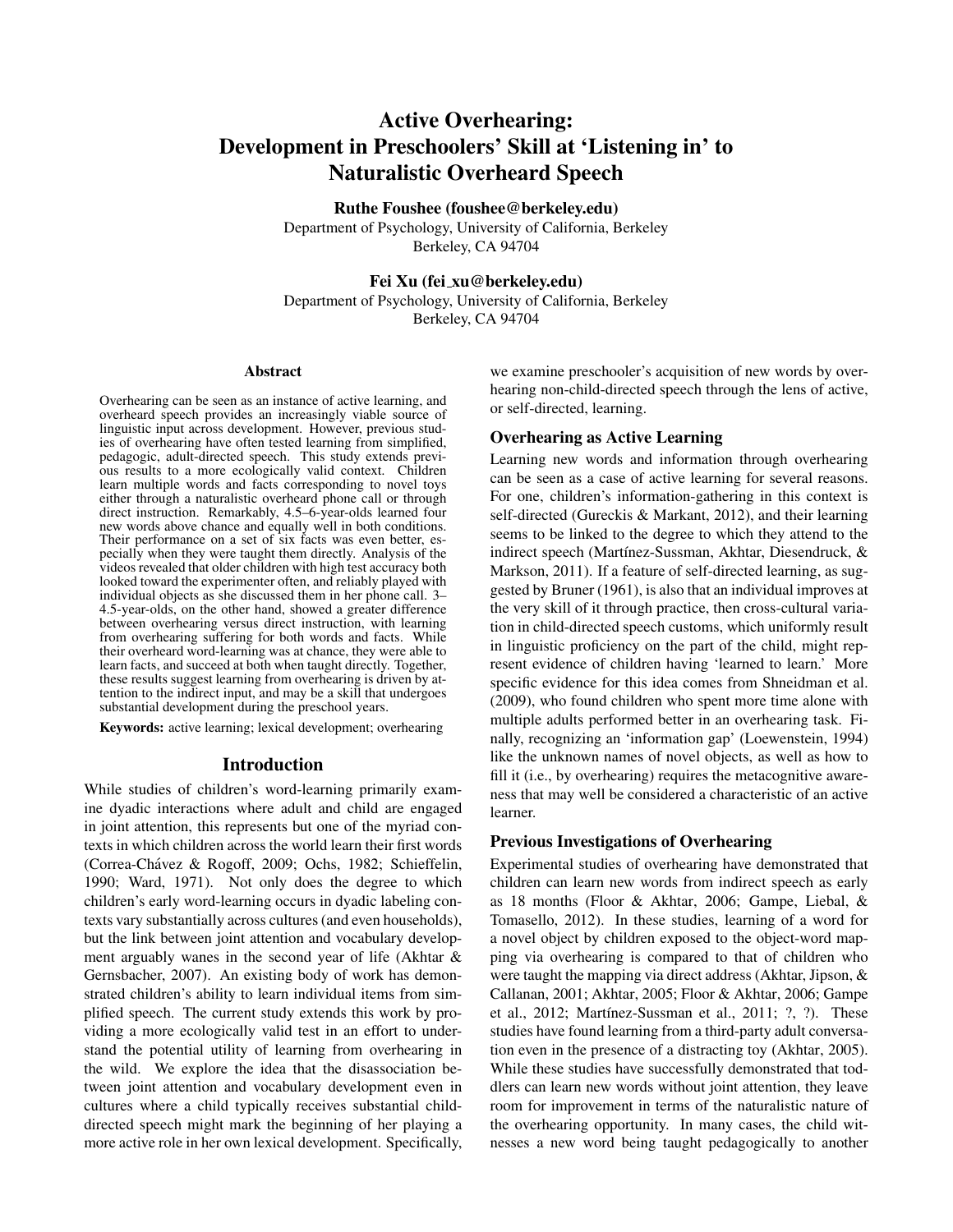adult, and the word often appears in child-directed speech and/or simplistic linguistic frames: either explicit labeling contexts (e.g., "This is a *blicket*."), or embedded in a directive (e.g., "Can you put the *toma* in here?"). The current study follows Gampe et al. (2012), which avoids such linguistic frames because they are rarely used between adults and therefore likely fail to simulate the daily opportunities children have to learn new vocabulary from overhearing. Both explicit labeling and directives might make it unnecessarily simple for the child to attend to the novel word. We similarly used adult-directed, rather than child-directed speech. While children undoubtedly have ample opportunity to overhear adults talking to other children, we saw overhearing adult-directed speech as a more stringent test of children's capacity.

The current study also improves upon previous investigations of overhearing by increasing the number of learning targets, with the assumption that the inter-adult speech children have access to will contain not one, but many words which are unfamiliar. As in Martínez-Sussman et al. (2011), both words and facts are included to compare learning of new vocabulary to learning of information more generally. We selected a phone call, used in related studies of social cues to word learning (Baldwin et al., 1996; Bannard & Tomasello, 2012), as our overhearing context. Discussions with parents during piloting indicated that this was a familiar situation, and in fact, several parents' cell phones rang during the course of the study. By using a phone conversation, the overheard input could be highly controlled and non-pedagogical while still being representative of naturalistic, adult-directed speech. It is worth noting that while undoubtedly present in many homes, this is a source of linguistic input that has previously been discounted, along with speech to pets, in examinations of effective input for vocabulary development, as it does not involve a present human interlocutor (Shneidman, Arroyo, Levine, & Goldin-Meadow, 2013).

In line with the increased complexity of the learning situation, we tested older children than the youngest involved in previous studies. Participants in Experiment 1 were 4.5–6 years old, and those in Experiment 2 were 3–4.5. Both studies seek to address (1) whether children can learn new words and facts from naturalistic overheard speech, and (2) how selfdirected and didactic language-learning compare during this period of development.

#### Experiment 1

## Method

Participants Participants were 48 children between 4.5 and 6 years of age (26 female;  $M = 5.22$  years,  $SD = 0.51$  years). An additional three children participated but were excluded for failing familiar trials (1), refusing to complete the study (1), or having already witnessed a sibling participate (1). Participants were tested in a quiet space at UC Berkeley, a preschool, or a children's museum. Parents and siblings were often present, and sessions were typically video recorded by at least one camera, contingent on parental consent.

Stimuli & Procedure Stimuli were six toys, four novel, and two familiar (a plush dog and a toy cup of milk), shown in Figure 1. Participants were randomly assigned to one of two conditions: Overhearing or Didactic, and were trained on one of two mappings between novel labels and objects. Target words and facts corresponding to one of the mappings appear in Table 1.

Figure 1: Stimuli used in Experiment 1.



Table 1: Words and facts used in Experiment 1.

| Word   | Fact                |
|--------|---------------------|
| fep    | from Disneyland     |
| pimwit | my sister loves     |
| toma   | uncle gave me       |
| zav    | found in the garden |
| dog    | bring to school     |
| cup    | had for two years   |

Overhearing Participants in the Overhearing condition sat across a low table from a confederate. The experimenter entered the room separately, placing a box with the six toys on the table, and introducing them with "These are my toys!" The confederate then removed each toy from the box individually, commenting that they were unfamiliar to her ("I've never seen these toys before, these are [Experimenter]'s toys!"). The experimenter sat on a chair against the wall to the child's left, "working" on her laptop. After all the toys were out, the confederate encouraged the child to continue playing, and went to fill out paperwork against an adjacent wall. One minute later, the experimenter's phone rang, and she delivered a script casually describing each of the toys in the context of a naturalistic conversation with a friend. Following a brief greeting and exchange of pleasantries, she discussed each of the novel objects in segments approximately 15 seconds long, during which she referred to physical properties of the objects (e.g., color, shape), and mentioned each word five times and each fact once. She avoided making eye contact with the child. At the end of the phone call, she briefly mentioned the words and their associated facts again, before telling the friend she had to hang up to play a game and join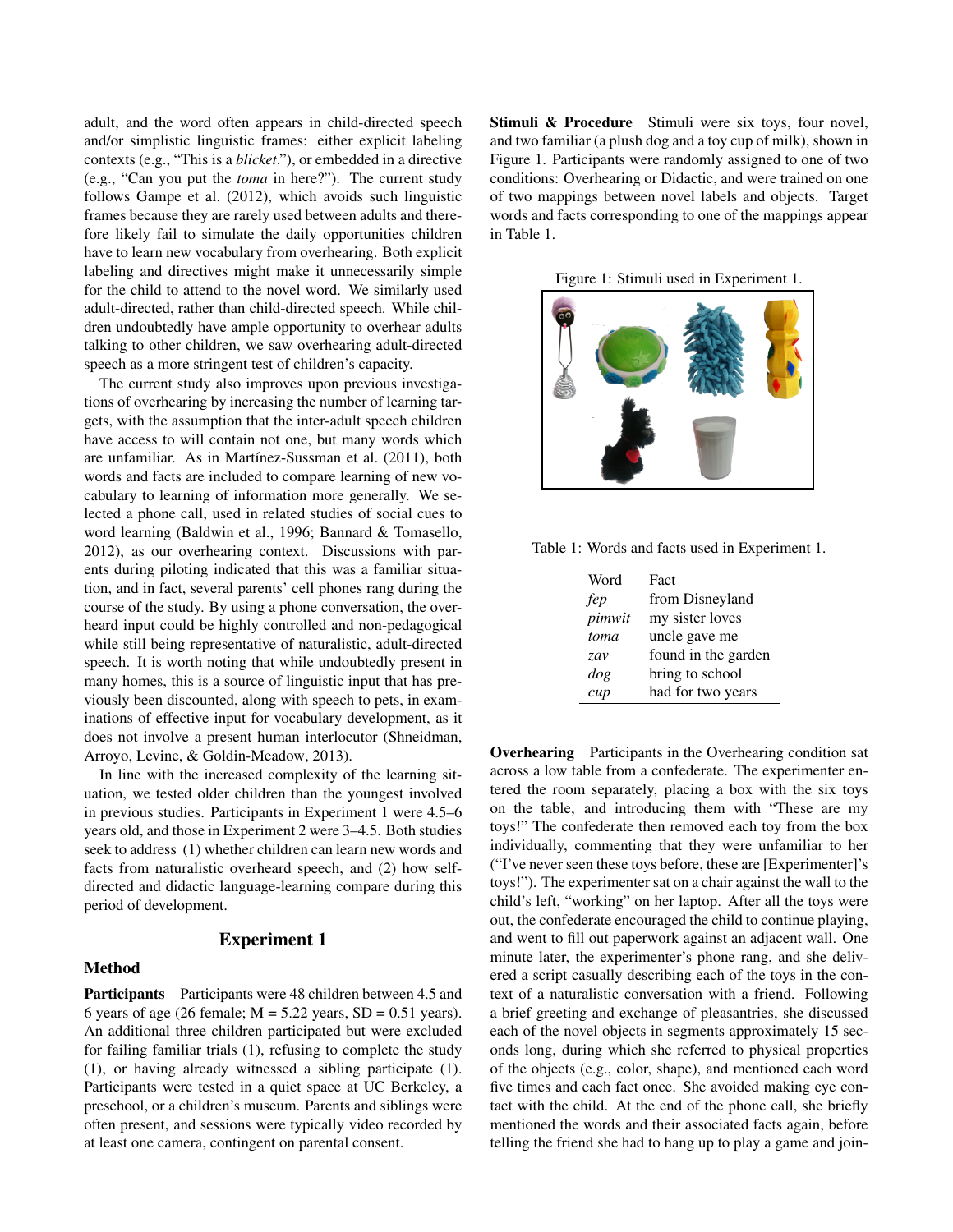ing the child at the table for the test phase.

Didactic Children in the Didactic condition heard the same script, but directly addressed to them. The experimenter spoke enthusiastically, made eye contact, and directed their attention to each object as it was labeled. Properties that appeared in the script (e.g., "has stickers that you can take on and off") were pedagogically demonstrated for the child. As in the Overhearing condition, the learning phase was followed immediately by the test phase.

Test Phase The test phase was identical in both conditions, and consisted of three blocks of six trials each. These 18 test trials were presented in one of two pseudorandom orders, one the reverse of the other. The first two blocks tested wordlearning, while the third tested learning of facts. On each trial, the child was asked to place the toy associated with a particular word or fact into a container, which varied by block (i.e., "Can you put the *zav / one I found in the garden* in the bowl/box/hat?"). Responses were recorded and coded for correctness. Children who failed trials requesting familiar objects by name were excluded. At the end of the test phase, the experimenter asked the child to identify her favorite toy, and noted her response.

Videocoding Videos of sessions in the Overhearing condition were coded in Datavyu to analyze children's behavior during the experimenter's phone call. The experimenter's speech was coded into segments distinguishing the social portions of the call from the learning-related content of the script, which was further divided into periods comprising discussion of each individual toy. Periods in which the child turned her head to the experimenter, along with the specific object or objects with which the child was playing were coded without audio or reference to the speech coding. Given that Martínez-Sussman et al. (2011) found a positive relationship between the child's gaze to the experimenter and learning, we predicted that children who looked more toward the experimenter as she spoke would show greater accuracy at test. Our study involved many objects, however, so visual attention to the experimenter might actually jeopardize identifying the appropriate object to which to map an overheard novel word or fact. We therefore coded their touch behavior and later related it to the segments of the experimenter's speech as a proxy from which to infer children's accurate tracking of the objects as the experimenter discussed them. We also predicted that children who demonstrated better tracking of the objects would perform better at test.

## Results

Test Accuracy Children learned both novel words and facts above chance (0.25 and 0.17, respectively) in both conditions (Overhearing, words:  $43\%$  accuracy,  $t(191) = 5.22$ ; facts: 67% accuracy,  $t(143) = 12.68$ . Didactic, words: 41% accuracy,  $t(191) = 4.53$ ; facts: 88% accuracy,  $t(143) = 25.61$ ; all  $p's < 0.001$ ). While children in the Didactic condition performed significantly better than those in the Overhearing condition on facts  $(t(256.32) = -4.33; p < 0.001)$ , there was no difference in performance between the two conditions in word-learning  $(p = 0.6)$ . Finally, performance on wordlearning was significantly worse than that on fact-learning in both conditions (Overhearing:  $t(315.86) = 4.30$ ;  $p < 0.001$ ; Didactic:  $t(330.37) = 10.28$ ;  $p < 0.001$ ). Performance means by learning target and condition appear in Figure 2.

Figure 2: Experiment 1 mean accuracy at test by learning target and condition. Error bars indicate SEM.



We further fit a mixed effects logit model predicting test accuracy (incorrect  $= 0$ , correct  $= 1$ ) from an interaction between condition (Didactic or Overhearing) and learning target (word or fact), with random intercepts for subject to the data, excluding the trials testing comprehension of the familiar object labels used as controls. Fact-learning was better than word-learning in both conditions ( $B = 2.43$ ,  $SE = 0.01$ ,  $z = 8.01$ ,  $p < 0.001$ ), and condition only made an impact on accuracy on facts, such that being in the Overhearing condition decreased one's odds of accuracy on fact performance  $(B = -1.42, SE = 0.38, z = -3.73, p < 0.001$ , but not on word performance  $(B = 0.11, SE = 0.26, z = 0.44,$  $p = 0.66$ ). This model resulted in a significantly better fit than the null model with no predictors and random intercept  $(\chi^2(3) = 36.62, p < 0.001, \text{ AIC for model with interaction:}$ 816.7, AIC for null model: 1100.5), as well as a model which included both learning target and condition, but not their interaction  $(\chi^2(1) = 14.67, p < 0.001, \text{ AIC}$  for model without interaction: 829.4). Models including these predictors and preferred item, requested item, age, gender, order (1 or 2), learning order (taught in the first or second half of learning phase) mapping (1 or 2) also did not result in significantly better fits, suggesting these factors were not significant influences on children's performance.

To test the potential effect of the inclusion of facts relating to familiar versus novel objects, we fit an additional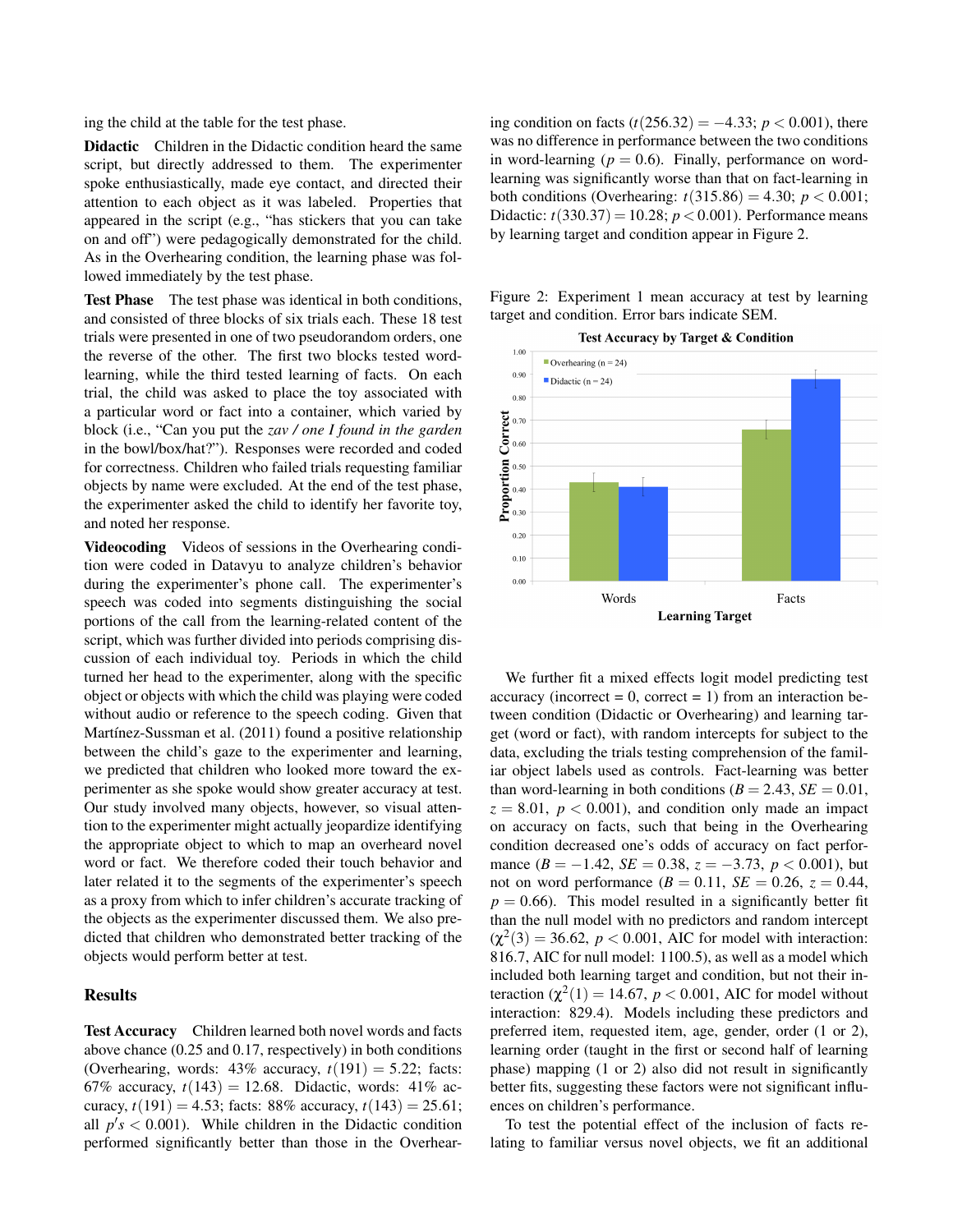model with condition and familiarity-of-object to just the fact-learning data. A model which also included an interaction between condition and familiarity resulted in a significantly better fit  $(\chi^2(1) = 4.25, p < 0.05, \text{ AIC without in-}$ teraction: 295.65, AIC with interaction: 293.40). The familiarity of the object affected children's accuracy on factlearning only in the overhearing condition, where a fact's correspondence to a novel, rather than familiar, object decreased their odds of demonstrating learning of the mapping at test  $(B = -1.40, SE = 0.68, z = -2.06, p < 0.05).$ 

Video Measures To obtain a single measure of each child's attention to the content of the phone call, we first calculated the proportion of each segment of the call during which the experimenter was discussing one of the novel objects, and the child was touching that same object. From this, we subtracted the mean proportion the child was playing with that novel object during the five segments of the call in which the experimenter was *not* discussing that object. If the child exclusively attended to that object when it was the one the experimenter was describing, the score would remain unchanged. If, on the other hand, the child merely liked that object, and played with it regardless of what the experimenter spoke about, or played with non-matching objects generally more often, the score would be negative or zero. A score of 1 would indicate the child only ever touched that object while the experimenter spoke about it, and any positive score below 1 would imply she did this more often than not. Seventeen out of the 19 participants for whom we received video consent received positive scores on this measure, and one of the 19 did not touch the objects at all (range:  $-0.04 - 0.63$ ,  $M = 0.31$ ,  $SD = 0.18$ ).

In addition, there was substantial variation in the proportion of the call's duration children spent orienting their gaze toward the experimenter  $(0 - 0.47, M = 0.14, SD = 0.14)$ . Here, the mixed effects logit model with the best fit to the data for novel word and fact accuracy in video recorded children in the Overhearing condition included an interaction between the child's gaze and touch measures, such that their odds of accuracy increased the higher the two scores were ( $B = 15.728$ ,  $SE = 7.0$ ,  $z = 2.25$ ,  $p < 0.5$ ). While the gaze measure alone had no significant impact  $(B = -1.49)$ , *SE* = 1.71,  $z = -0.87$ ,  $p = 0.38$ ), the touch measure otherwise slightly decreased subjects' odds of accuracy on test as it increased (*B* = −4.09, *SE* = 1.58, *z* = −2.58, *p* < 0.01). The interaction between the two validate the measure in that their relation makes sense given the demands of the task. While it might be detrimental to look only at the experimenter, or interact exclusively with the toys as they are discussed, a learner who distributes her attention between the experimenter discussing the objects, and the objects themselves, is most likely to learn the mappings.

## Experiment 2

Having demonstrated that 4.5–5-year-olds can learn multiple new words from a single overhearing exposure as well as they can through didactic instruction, we pursued the development of this skill in younger children. Will we see more of a tradeoff in learning between conditions in younger ages? Several children in the Overhearing condition of Experiment 1 made triumphant declarations at test of having "spied" to discover the answers, suggesting they were unaware the phone call was for their benefit, but recognized it was relevant to their situation. Will younger children have the same realization and overhear to learn more about the objects?

## Method

Participants 54 children ages 3–4.5 years participated (25 female;  $M = 3.89$  years,  $SD = 0.40$  years). An additional six children participated, but were excluded due to failing the familiar trials (4), not finishing the task (1), or experimenter error (1).

Stimuli & Procedure The method for Experiment 2 is identical to the previous experiment, except that the number of novel words was reduced by one to make it more appropriate for a younger age range. The children therefore learn—either through overhearing or didactic instruction three novel words and five novel facts, and receive 15 test trials rather than 18.

#### Results

Like their older counterparts, both Overhearing and Didactic participants performed above chance (0.20) on fact-learning (Overhearing: 49% accuracy, *t*(108) = 5.95. Didactic: 71% accuracy,  $t(114) = 12.11$ ; both  $p's < 0.001$ ). Where the younger children differ, however, is in their word-learning through overhearing. While children in the Didactic condition performed above chance (0.33) on word-learning (51% accuracy,  $t(137) = 4.24$ ;  $p < 0.001$ ), those in the Overhearing condition did not  $(36\% \text{ accuracy}, p = 0.59)$ . Performance on both word- and fact-learning was better in the Didactic condition (words:  $t(261.36) = -2.60, p < 0.01;$ facts:  $t(216.91) = -3.54$ ,  $p < 0.001$ ). Mean accuracy on words and facts for the two conditions is plotted in Figure 3.

As in the previous experiment, models with Condition (Didactic or Overhearing), learning target (words or facts) and random intercepts for subject were fit to the data for facts and novel words. Both were significant predictors, and indicated that being in the Overhearing condition decreased one's odds of accuracy at test  $(B = −1.02, SE = 0.29, z = −3.5,$  $p < 0.001$ ), as did the target being a novel word, rather than fact  $(B = -0.89, SE = 0.19, z = -4.78, p < 0.001$ . The model which included an interaction between Condition and learning target did not result in a significantly better fit  $(\chi^2(1) = 0.97, p = 0.33, \text{ AIC without interaction: } 755.93,$ AIC with interaction: 756.97), suggesting that the impact of condition did not differ substantially by learning target, as it had in the previous experiment. Adding mapping, order, learning order, age, gender, preferred item, or requested item as predictors did not result in models with significantly better fits, indicating they were not particularly influential in chil-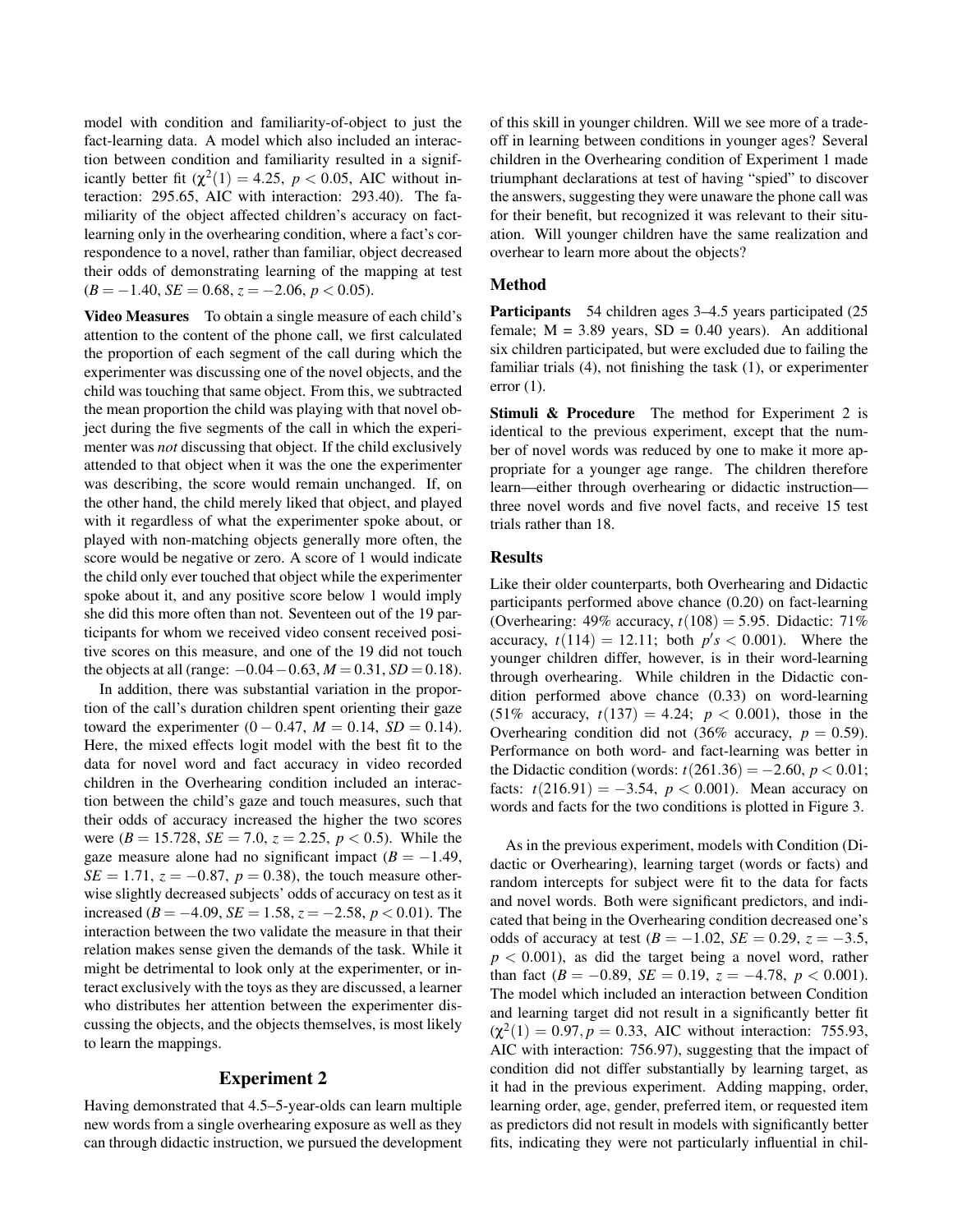

# Figure 3: Experiment 2 mean accuracy at test by learning target and condition. Error bars indicate SEM.

dren's performance.

The selective effect of familiarity in the overhearing condition was replicated for this age group. A model with random intercepts for subjects, familiarity, condition, and an interaction between the two as predictors of test performance was fit to the fact-learning data. The interaction between familiarity and condition was a significant predictor of test accuracy  $(B = -1.75, SE = 0.58, z = -3.04, p < 0.01$ , though neither was independently (familiarity:  $B = 0.63$ ,  $SE = 0.40$ , *z* = 1.55, *p* = 0.12; condition: *B* = −0.17, *SE* = 0.48,  $z = -0.36$ ,  $p = 0.72$ ). The model with the interaction (AIC: 337.88) resulted in a better fit than the same model without it  $(\chi^2(1) = 9.53, p < 0.01, \text{AIC: } 345.41)$ , and a model with only condition  $(\chi^2(2) = 10.56, p < 0.01, \text{ AIC: } 344.44)$  or familiarity  $(\chi^2(2) = 21.63, p < 0.001, \text{AIC: } 355.50)$  as predictors.

Video Measures The 23 children in the Overhearing condition whose parents consented to videorecording show similar range in both behavioral proxies for attention. Children looked toward the experimenter for up to half the duration of the phone call  $(0.01 - 0.49, M = 0.15, SD = 0.18)$ , and received varied scores on the touch measure  $(-0.28 - 0.43,$  $M = 0.11$ ,  $SD = 0.20$ ). Unlike the older age group, five children received negative scores, one never touched any of the objects, and 16 children scored positive values. Already, the greater number of children with negative values on this measure suggests that the younger age group may not have been tracking the overheard mappings as consistently as their older counterparts.

Consistent with this, entering children's gaze proportions and touch measures into a mixed effects logit model with correct response as the binary outcome variable and random intercepts for subject revealed that neither measure, nor an interaction between them, was significant. Thus, not only were the younger children seemingly tracking the objects less, the attentional coordination they *were* doing was less effective for learning, as it was not related to their later performance at test.

## General Discussion

The previous two studies have shown that preschoolers can learn a substantial amount of linguistic information via naturalistic overheard speech. Their ability to do so, however, is developing during this period, and their differential performance by age and learning target leave open several questions. First, what accounts for the persistent advantage of fact-learning over word-learning? Other findings of this same asymmetry have attributed it to the difficulty of learning a new phonological form. While that might explain why children performed better on fact accuracy, it does not explain why the older children in the Didactic condition performed far better on facts, but equivalently on words. If what we are seeing is a ceiling effect in the performance of the two groups on learning a new word, then why are both groups at that ceiling, if learning from overhearing is sufficiently difficult to make performance on facts significantly worse compared to learning didactically? Are words and facts qualitatively different in other ways, perhaps in children's level of motivation to learn them?

Given that both words and facts were presented together, we cannot draw strong conclusions about differences in their ease of learning via different methods. Indeed, the familiarity of the objects was found to influence fact-learning in the overhearing condition, showing that the two are not entirely dissociable. While there was enough information in the overheard script to map the words and facts independently to the objects (confirmed by the difference in performance between the two), learning of one might influence the other. Learning which objects the facts using familiar nouns referred to, for example, could be done without looking to the physical objects to identify the correct association. To understand the ways in which learning both types of information about the set of objects may have affected performance, we are currently replicating this study with exclusively novel labels as learning targets. If the difficulty with learning novel words in the Didactic condition stemmed from acquiring novel phonological forms, we might expect children's performance to be equivalent to their performance here. If, however, the memory demands of learning both words and facts corresponding to multiple objects imposed severe memory demands, we might expect children to perform better in the words-only study. Alternatively, learning the new words associated with facts which were easier to remember may have made the task easier, predicting children should perform worse in the follow-up.

In the Overhearing condition of this experiment, looks toward the experimenter were equivalent in the two age groups. This may have reflected not only attention to the experimenter's speech, which does not in fact require visual access,